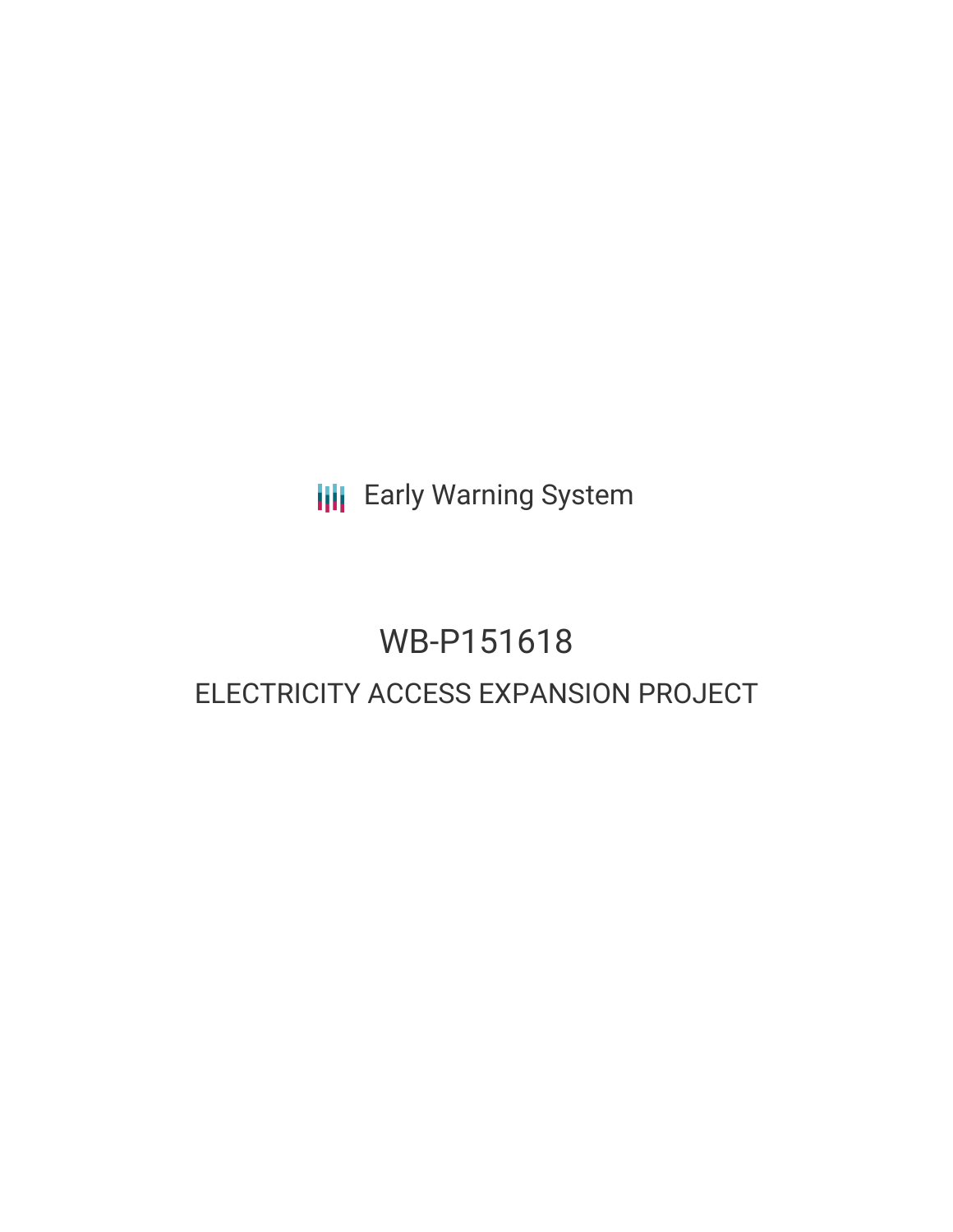

#### **Quick Facts**

| <b>Countries</b>               | Solomon Islands               |
|--------------------------------|-------------------------------|
| <b>Financial Institutions</b>  | World Bank (WB)               |
| <b>Status</b>                  | Active                        |
| <b>Bank Risk Rating</b>        | B                             |
| <b>Voting Date</b>             | 2016-07-20                    |
| <b>Borrower</b>                | Government of Solomon Islands |
| <b>Sectors</b>                 | Energy, Technical Cooperation |
| <b>Investment Type(s)</b>      | Grant                         |
| <b>Investment Amount (USD)</b> | \$2.23 million                |
| <b>Project Cost (USD)</b>      | $$2.23$ million               |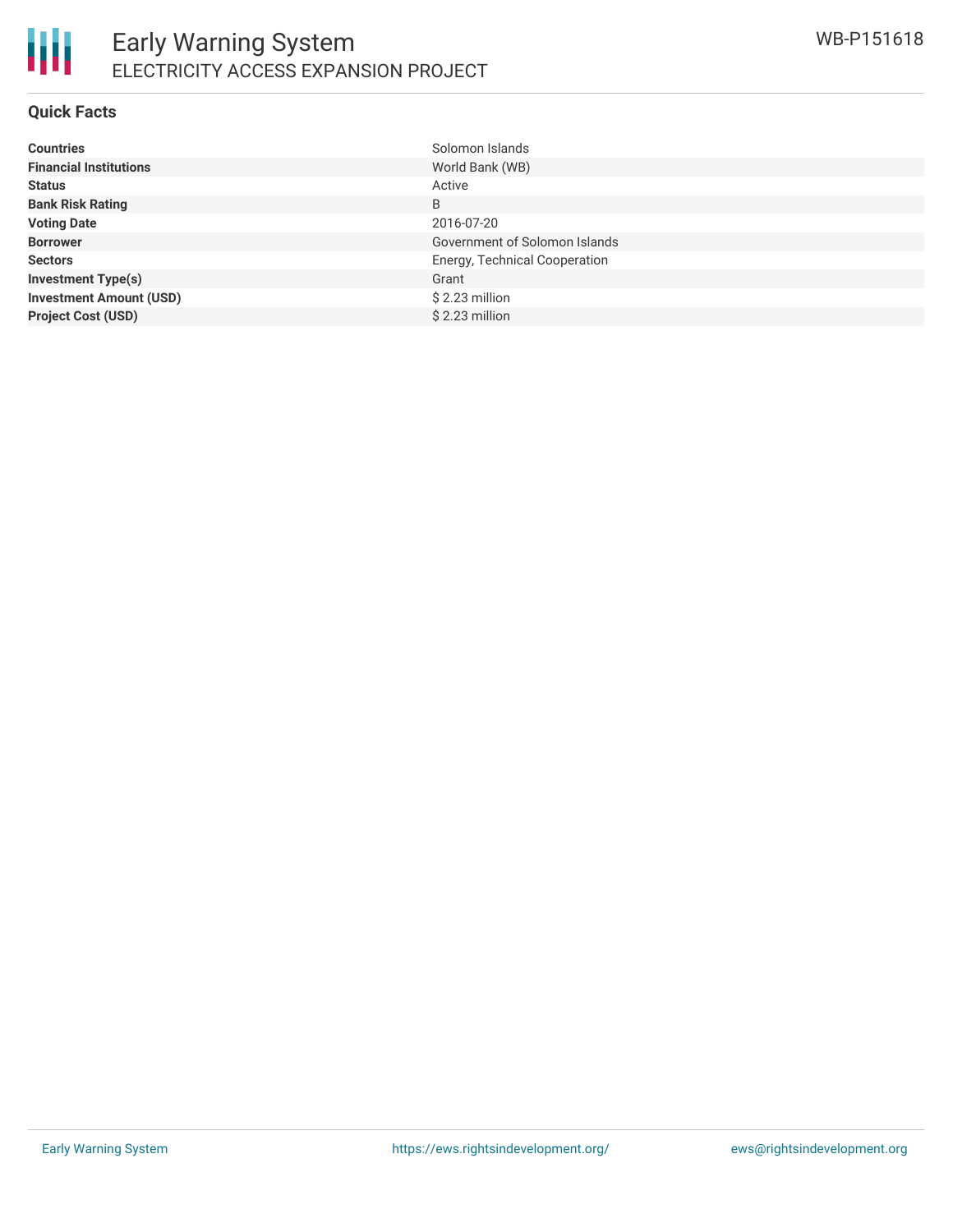

## **Project Description**

This project finances efforts to increase access of low-income households to electricity services in peri-urban and rural areas of Solomon Islands through two components: i) micro-grid densification/extension and grid extensions/densification and ii) implementation support.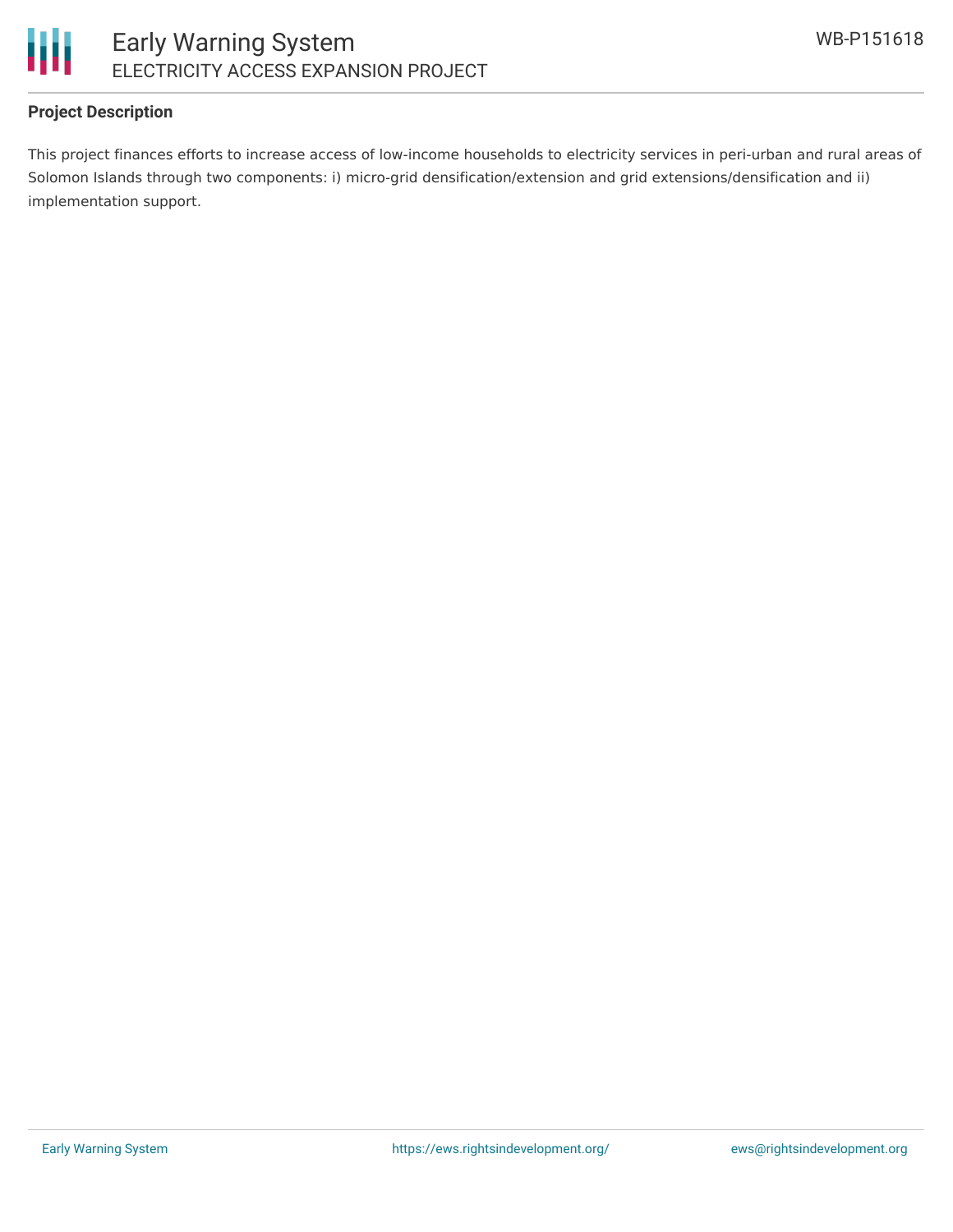#### Ш Early Warning System ELECTRICITY ACCESS EXPANSION PROJECT

#### **Investment Description**

World Bank (WB)

The state-owned power utility, the Solomon Islands Electricity Authority (SIEA) is responsible for electric power generation, transmission and distribution to all urban and provincial centers, and operates all of the electricity grids for this project.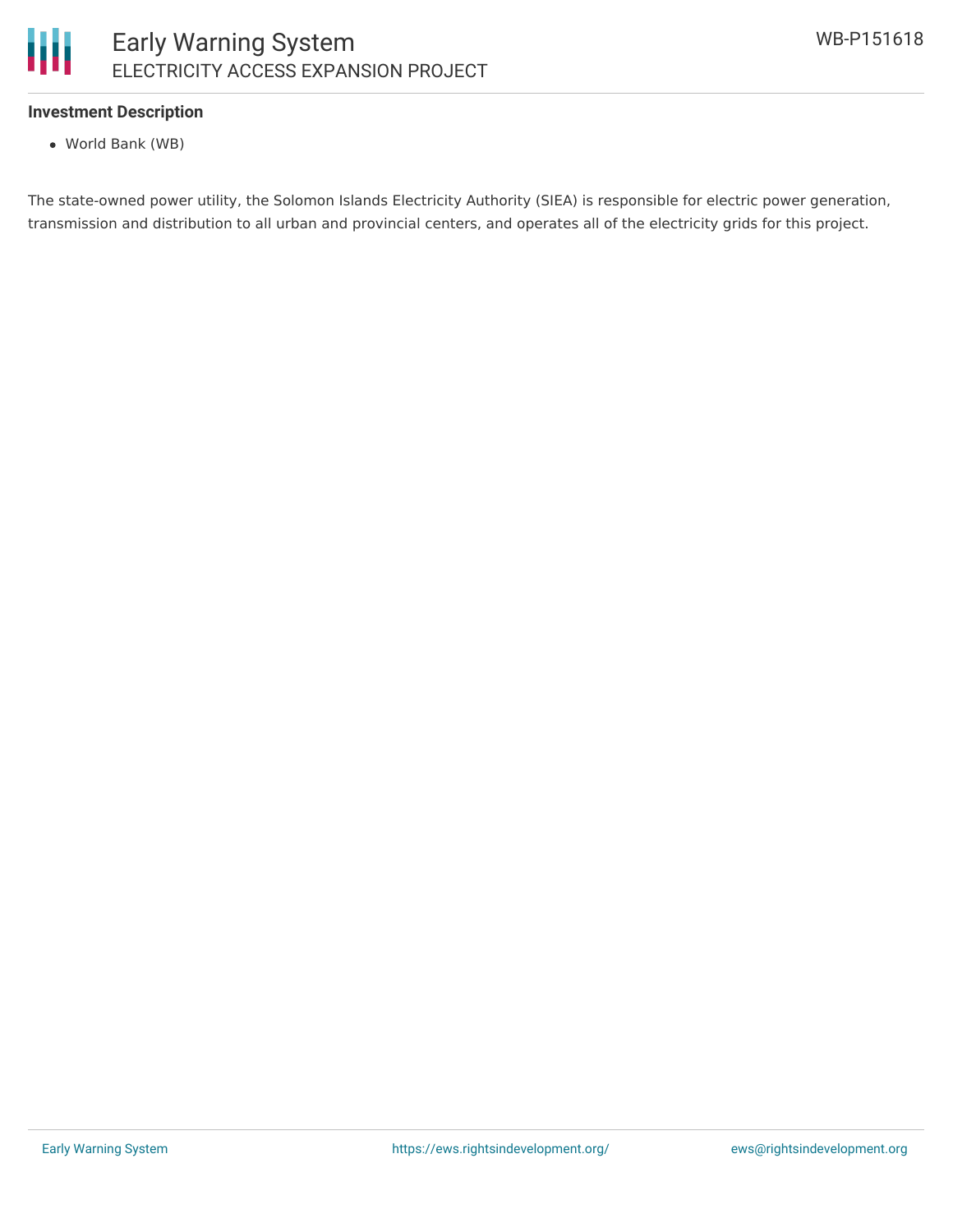## **Contact Information**

World Bank Contact: Tendai Gregan Title: Energy Specialist Tel: 5781+6562 / Email: tgregan@worldbank.org

Borrower/Client/Recipient Name: Solomon Islands Contact: Mr. Shadrach Fanega Title: Permanent Secretary, Ministry of Development Planning Tel: 67722556 Email: sfanega@mdpac.gov.sb

Implementing Agencies Name: Solomon Islands Electricity Authority Contact: Pradip Verma Title: General Manager Tel: 67738596 Email: Pradip.Verma@siea.com.sb

Name: Ministry of Mines, Energy & Rural Electrification Contact: John Korinihona Title: Director of Energy Tel: 67728609 Email: john.korinihona@yahoo.com

#### ACCOUNTABILITY MECHANISM OF WORLD BANK

The World Bank Inspection Panel is the independent complaint mechanism and fact-finding body for people who believe they are likely to be, or have been, adversely affected by a World Bank-financed project. If you submit a complaint to the Inspection Panel, they may investigate to assess whether the World Bank is following its own policies and procedures for preventing harm to people or the environment. You can contact the Inspection Panel or submit a complaint by emailing ipanel@worldbank.org. You can learn more about the Inspection Panel and how to file a complaint at: http://ewebapps.worldbank.org/apps/ip/Pages/Home.aspx.